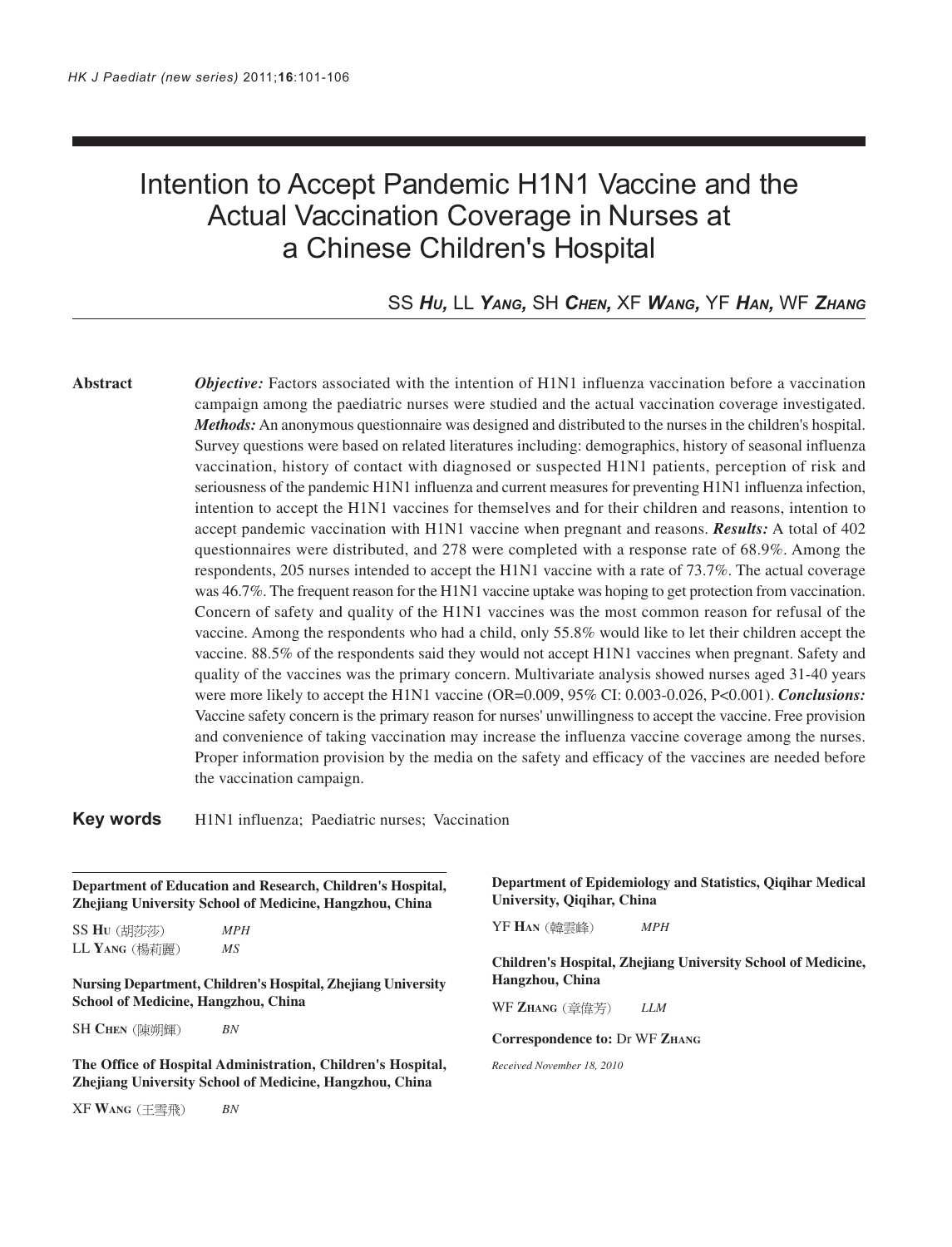#### **Introduction**

Since the first case was reported in Mexico in March, novel influenza A (H1N1) became a global pandemic in 2009. The World Health Organization (WHO) and US Centers for Disease Control (CDC) declared the outbreak to be a pandemic in June, 2009.<sup>1</sup> In China, infections pandemic increased rapidly since September, 2009. On August 10, 2010, WHO declared that the world was no longer in influenza pandemic alert and now moving into the post-pandemic period.<sup>2</sup> Approximately 20,000 H1N1 deaths worldwide due to this pandemic were reported up to August, 2010.3

Vaccination is proved to be the best measure for prevention from H1N1 infection. The free large scale vaccination campaign was initiated since late September, 2009 in China when H1N1 virus spread quickly around the country. In every country's preparedness plan for influenza pandemic, healthcare workers and emergency responders with direct patient contact is the target group who will firstly receive the vaccines to protect from infection and reduce nosocomial transmission.<sup>4-6</sup> Beijing city firstly initiated the vaccination project in the target groups including healthcare workers. Subsequently, the other provinces and cities also carried out the vaccination project. Such large scale of voluntary pandemic influenza vaccination had never been implemented in healthcare workers in China before.

Before the voluntary H1N1 vaccination start in Zhejiang province, we conducted this study to investigate intention to accept H1N1 influenza vaccination and factors associated with vaccination intention among the paediatric nurses in a tertiary children's hospital in China. The real vaccination coverage in the nurses in our hospital was also reported.

### **Methods**

Between October 8 and October 22, 2009, we conducted a cross-sectional survey in this tertiary children's hospital. The hospital serves 8.45 million children in Zhejiang Province and neighboring provinces, which has a capacity of 850 beds with an average of 1.41 million outpatients and 32 000 admissions annually. The nurses at direct patient contact positions in the following departments were included: general outpatient department, outpatient department for children with fever, emergency department and 18 inpatient departments including 3 intensive care units, 10 internal departments, and 5 surgery departments.

Based on the information reported by Chor et al, $<sup>7</sup>$  we</sup> designed an anonymous one-page questionnaire. Brief information about current pandemic H1N1 influenza worldwide as well as in China was included in the questionnaire. The information on the free-charge voluntary H1N1 vaccination project was also described briefly. The questionnaire collected data on 5 sections including 19 questions: (1) demographics, department of work, years of work as nurses, job title, current position, educational background, number of patients contact per day; (2) history of seasonal influenza vaccination, history of contact with diagnosed or suspected H1N1 patients, knowledge on the pandemic H1N1 influenza, perception of risk and seriousness of the pandemic H1N1 influenza and current measures for preventing H1N1 influenza infection; (3) intention to accept pandemic vaccination with H1N1 vaccine and reasons; (4) intention to let their children accept pandemic vaccination with H1N1 vaccine and reasons; (5) intention to accept pandemic vaccination with H1N1 vaccine when pregnant and reasons. This survey was approved by the Institutional Review Board of Children's Hospital, Zhejiang University School of Medicine.

Head nurses in every department were contacted and the questionnaires were delivered to them by the investigators. Head nurses then distributed the questionnaires to the frontline nurses in their department. Consents were obtained from all the participated nurses. The questionnaires were completed in two weeks, and just before the vaccination project began in the hospital. Completed questionnaires were later collected from the departments by the investigators.

## **Statistical Analysis**

Descriptive statistics were performed. A univariate analysis with  $X^2$  tests was performed to assess the associations between intention to accept the vaccine and the following variables: age  $(25-30, 31-40, 241$  years), department of work, years of work as nurses, job title, educational background, number of patients contact per day, history of contact with diagnosed or suspected H1N1 patients, how likely they thought they were to get influenza if there was a pandemic, and how seriously they thought a pandemic would affect their lives. Significant variables were selected into a multivariate logistic regression model to determine which factors are associated with acceptance of pandemic H1N1 vaccination. All data analysis was conducted using SPSS 13.0. P<0.05 was considered to be statistically significant.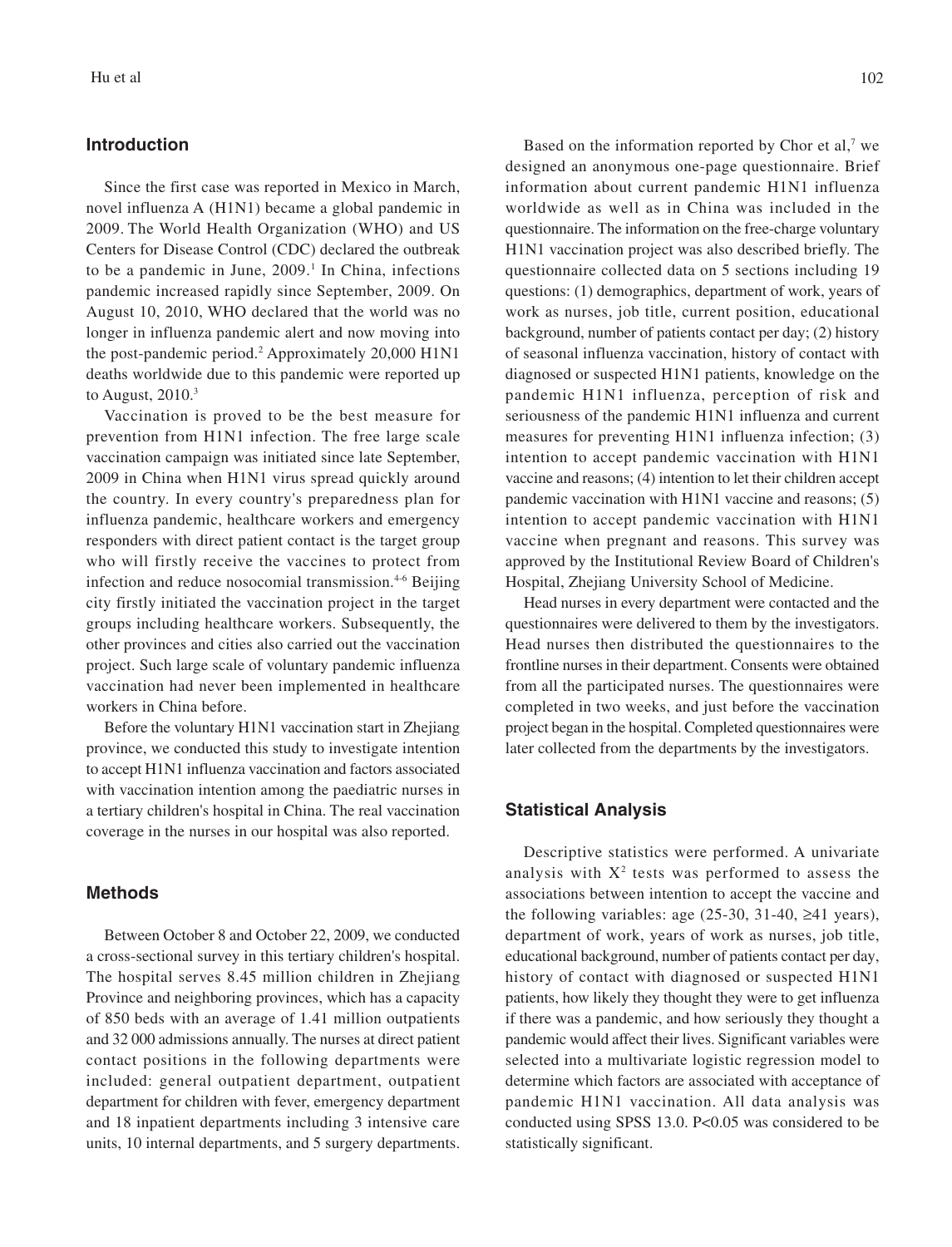#### **Results**

A total of 402 questionnaires were distributed, and 278 were completed with a response rate of 69.2%. All the targeted 21 departments participated. All the nurses in our hospital are female. Of the 278 respondents, only 9 (3.2%) had previously received the seasonal influenza vaccination in 2008-2009. All these 9 nurses were in the emergency department with a very high number of patients contact every day. Characteristics of the respondents are listed in Table 1.

The percentage of the nurses to accept the pandemic H1N1 influenza vaccination was 73.7% (205/278). The actual H1N1 influenza vaccination coverage rate was 46.7% in the nurses in our hospital. The most frequent reasons for accepting the vaccination were: wanting to prevent infection and be better protected from influenza (161, 78.5%), healthcare workers is the priority group of vaccination (24, 11.7%) and worrying about contracting infection (6, 2.9 %) (Table 2). The common reasons for being unwilling to accept vaccination were: worrying about the safety and quality of the H1N1 vaccine (32, 42.8%), not concerned to be infected (12, 16.4%), thinking that the vaccines will not work (10, 13.7%) and other reasons such as worrying about the side effects (6, 8.2%) (Table 2). About 90% of the respondents took some measures for preventing H1N1 infection. Most commonly used by them were "washing hands frequently", "don't go to the public places with dense population", "respiratory protection", "more exercise and have a balanced diet", "room ventilation" and so on. A total of 238 respondents had children and 55.8% of them intended to let their children take the vaccination. The intention of allowing children accepting vaccines was significantly lower than for themselves (P<0.001). Among the respondents who were willing to accept vaccination for themselves, 72 refused to let their children accept vaccination. The common reasons for refusal of vaccination for their children were "worrying about the safety and quality of the vaccine" and "worrying about the side effects". 88.5% of the respondents said they would not like to take vaccinations if being pregnant. The most frequent reason for refusal was worrying about the safety and quality of the vaccines.

Univariate analysis showed that respondents aged 31- 40 years were more likely to take the vaccination and the rate of intention to accept the vaccination in the age group of more than 40 years old were the lowest  $(X^2=6.607,$ P=0.037) (Table 1). Those who perceived risk of contracting pandemic influenza and severity of effect of influenza on own life were more likely to accept the vaccination than those who didn't ( $X^2$ =6.628, P=0.036;  $X^2$ =6.161, P=0.046). Multiple logistic regression models showed only age was significantly associated with the intention to accept the vaccine (OR=0.009, 95% CI: 0.003-0.026, P<0.001).

# **Discussion**

Nurses and other healthcare workers who are infected with the influenza virus will be a vector of infection to the patients they care for. The healthcare workers are the target groups to be vaccinated against the pandemic influenza. This study investigated the willingness of the paediatric nurses to accept the H1N1 influenza vaccines before the vaccination campaign and the associated factors. The actual vaccination coverage in the studied population was also examined.

Our survey was conducted when Chinese CDC declared a second run of the influenza and much severe H1N1 pandemic in China. Healthcare workers were among the first groups to take the vaccination in Zhejiang province. The overall willingness for H1N1 influenza vaccination in the nurses was 73.7% which was higher than reported by a survey in the healthcare workers in Hong Kong (less than 50% at WHO alert phase 5).7 The actual vaccination coverage was much lower than the data obtained from the survey before the vaccination, which was similar to that in Hong Kong<sup>7</sup> and Korea.<sup>8</sup> The difference between the intention before the vaccination and the actual vaccination coverage in the studied population is significantly different. We assumed the associated factors were the news of adverse events following immunisation reported by media from other cities and provinces and the distrust of the efficacy of the vaccines. The overrated vaccination intention may also be associated with the method of questionnaire survey we adopted but not direct interviewing.

Among the nurses who were willing to accept the H1N1 vaccine, the frequent reason was hoping to get protection from vaccination. Worrying about the safety and quality of the new H1N1 vaccine was the most common reason for non-uptake of the vaccine. Unlike other similar surveys on the willingness of the vaccine uptake, 6,7,9,10 side effects concern was not a significant reason for non-uptake of H1N1 vaccine in this survey. Intention to accept the H1N1 vaccination and the actual vaccination were higher than reported. Comparing to the really low uptake of the seasonal influenza vaccination in the studied nurses, free provision of the vaccination in this H1N1 vaccination campaign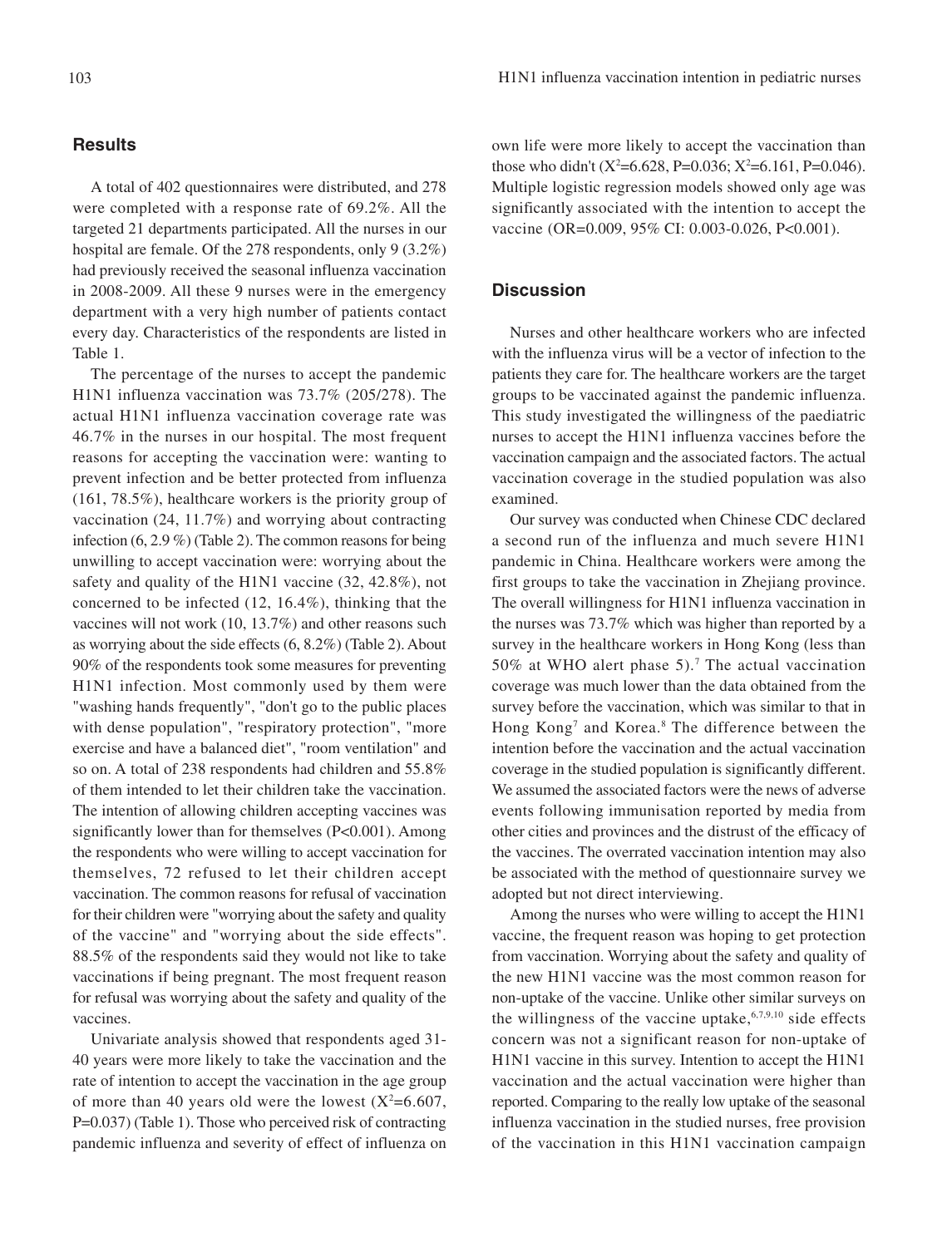| <b>Variables</b>                                        | <b>Respondents</b> | <b>Respondents willing</b>     | $\mathbf{X}^2$ | P value of |
|---------------------------------------------------------|--------------------|--------------------------------|----------------|------------|
|                                                         | number $(N, %)$    | to accept vaccination $(N, %)$ |                | difference |
| Age (years)                                             |                    |                                |                |            |
| $25 - 30$                                               | 181 (65.1)         | 131 (72.3)                     | 6.607          | 0.037      |
| $31 - 40$                                               | 62(22.3)           | 53 (85.5)                      |                |            |
| $\geq 41$                                               | 35(12.6)           | 20(57.1)                       |                |            |
| Education                                               |                    |                                |                |            |
| Nursing high schools                                    | 31(11.2)           | 22 (70.9)                      | 1.494          | 0.474      |
| College                                                 | 109 (39.2)         | 79 (72.4)                      |                |            |
| University or higher                                    | 138 (49.6)         | 103(74.6)                      |                |            |
| Position                                                |                    |                                |                |            |
| <b>Nurses</b>                                           | 259 (93.2)         | 191 (73.7)                     | 0.000          | 0.995      |
| Head nurses                                             | 19(6.8)            | 14(73.7)                       |                |            |
| Department of work                                      |                    |                                |                |            |
| General outpatient department                           | 19(6.8)            | 14(73.6)                       | 7.055          | 0.217      |
| Emergency department                                    | 31(11.2)           | 28 (90.3)                      |                |            |
| Intensive care units                                    | 63 (22.7)          | 43 (68.2)                      |                |            |
| Internal departments                                    | 116 (41.7)         | 84 (72.4)                      |                |            |
| Surgery departments                                     | 49 (17.6)          | 36 (73.4)                      |                |            |
| Years of work as nurses                                 |                    |                                |                |            |
| $\leq 5$                                                | 121(43.5)          | 94 (77.7)                      | 1.766          | 0.622      |
| $6 - 10$                                                | 75 (27.0)          |                                |                |            |
| $11 - 20$                                               | 56(20.1)           | 53 (70.7)<br>40(71.4)          |                |            |
| $>20$                                                   | 26(9.4)            | 18(69.2)                       |                |            |
|                                                         |                    |                                |                |            |
| Number of patients contact per day                      |                    |                                |                |            |
| $0 - 20$                                                | 158 (56.8)         | 116(69.2)                      | 3.118          | 0.210      |
| $21 - 50$                                               | 61(21.9)           | 41(67.2)                       |                |            |
| $>50$                                                   | 59 (21.2)          | 48 (81.3)                      |                |            |
| Seasonal influenza vaccination in 2008-2009             |                    |                                |                |            |
| Yes                                                     | 9(3.2)             | 8(88.9)                        | 1.102          | 0.294      |
| No                                                      | 269 (96.8)         | 197 (73.2)                     |                |            |
| History of diagnosed or suspected H1N1 patients contact |                    |                                |                |            |
| Yes                                                     | 50 (17.9)          | 36 (72.0)                      | 0.095          | 0.757      |
| N <sub>0</sub>                                          | 228(81.1)          | 169(74.1)                      |                |            |
| Knowledge about the pandemic H1N1 influenza             |                    |                                |                |            |
| Know well                                               | 52(18.7)           | 39 (75.0)                      | 1.063          | 0.588      |
| Know                                                    | 213 (76.6)         | 158 (74.2)                     |                |            |
| Not know                                                | 13(4.7)            | 8(61.5)                        |                |            |
| Perceived risk of contracting pandemic influenza        |                    |                                |                |            |
| Very likely                                             | 57(20.5)           | 49 (85.9)                      | 6.628          | 0.036      |
| Likely                                                  | 212 (76.3)         | 151 (71.2)                     |                |            |
| Unlikely                                                | 9(3.2)             | 5(55.6)                        |                |            |
| Perceived severity of effect of influenza on own life   |                    |                                |                |            |
| Very serious                                            | 64(23.0)           | 53 (82.8)                      | 6.161          | 0.046      |
| Serious                                                 | 179 (64.4)         | 131 (73.2)                     |                |            |
| Not serious                                             | 35 (12.6)          | 21(60.0)                       |                |            |

**Table 1** Characteristics of the respondents and their intention to accept the H1N1 vaccine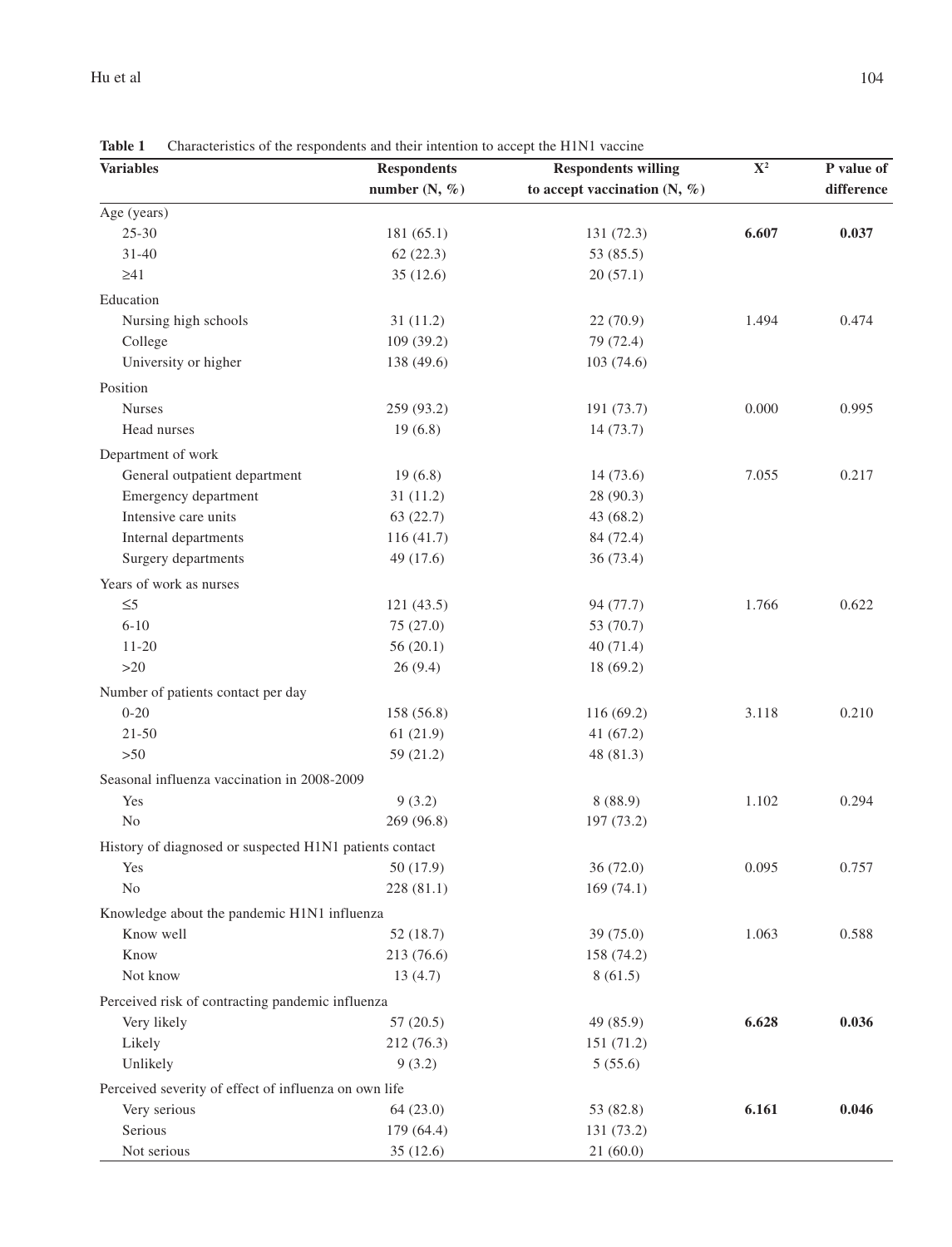|                                                      | Respondents $(N, \mathcal{C})$ |
|------------------------------------------------------|--------------------------------|
| Reasons for refusing the H1N1 vaccine                | $N=73$                         |
| worrying about the safety and quality of the vaccine | 32(43.8)                       |
| not concerned to be infected                         | 12(16.4)                       |
| thinking the vaccine will not work                   | 10(13.7)                       |
| worrying about the side effects of the vaccine       | 6(8.2)                         |
| simply not wanting the vaccine                       | 13(17.8)                       |
| Reasons for intending to accept the H1N1 vaccine     | $N = 205$                      |
| preventing from infection and being better protected | 161(78.5)                      |
| we are the priority group for vaccination            | 24(11.7)                       |
| worrying about contracting infection                 | 6(2.9)                         |
| in case of the H1N1 epidemic                         | 7(3.4)                         |
| others                                               | 7(3.4)                         |

| <b>Table 2</b><br>Reasons for intention to accept and refuse the H1N1 vaccine |  |
|-------------------------------------------------------------------------------|--|
|-------------------------------------------------------------------------------|--|

maybe a valuable factor on the vaccination taking in this campaign. The other factor is that the convenience of taking the vaccination. The vaccination was taken in the hospital instead of in local Centers for Disease Prevention and Control.

Nurses aged 31 to 40 years were more willing to accept the vaccines which was significantly higher than those aged younger or older. However, other literatures<sup>6,9</sup> showed that persons of older age were more likely to take the influenza vaccines than those of younger age. Our results are different from those reported, however, we are not certain about the underlying reasons. Many nurses in the age group of 31- 40 years in this hospital are chief nurses in their departments. Multivariate logistic analysis also showed age was a predictor for the intention of accepting the vaccine. More educated medical staff are more likely to be vaccinated by the reports.<sup>7</sup> In this study neither the level of education nor the level of knowledge about the H1N1 pandemic had any bearing on the number of nurses declaring that they would like to be vaccinated. However, the percentage of nurses willing to accept the vaccination was higher in nurses with high-level education than those with low-level education, though without statistical significance. It may be due to the education level staging was not clear enough in our study. Using the years of education as the staging may be more appropriate for the studied population.

Like in other countries, <sup>6,11,12</sup> healthcare workers in China have a very low rate of seasonal influenza vaccination. In our study, only 3% of the nurses population had a history of seasonal influenza vaccination in the previous year. The main reasons may be the self-paid vaccination fee, inconvenience of vaccine administration (the vaccination is provided only in the CDC of the local regions on working days, it is inconvenient to spend time from the busy schedule for the healthcare workers), disbelief of the protective effect

of the influenza vaccines, etc. As reported, a belief among healthcare workers that seasonal influenza is a minor condition, poor awareness of vaccination campaigns are also the factors of the low uptake of the vaccines.<sup>6</sup> There are findings suggesting that a previous history of seasonal vaccine is strongly associated with a willingness to accept stockpiled pandemic vaccine.6,7,9 A majority of healthcare workers in our country are not willing to receive prepandemic or pandemic seasonal influenza vaccines. Such kind of health belief model has not been established yet. So previous history of seasonal vaccine is not a factor to affect H1N1 vaccination in the studied population.

About half of the nurses who had a child were not willing to allow their children to accept H1N1 vaccines in worrying about the safety and quality of the H1N1 vaccine. Among the respondents who were willing to accept the vaccine, 35.1% refused to let their children take the vaccine. The primary reason was concern of the safety and quality of the vaccine. Meanwhile, a survey by China Daily and website portal sohu.com showed that more than 54 percent of the 2000 respondents did not plan to be vaccinated because they did not trust the safety and quality of the vaccine.13 The second reason was thinking that their children may have much lower risk to contact infection than themselves. A total of 88.5% of nurses in this study said they were not willing to accept H1N1 vaccine if being pregnant. The primary reason that resulted from the survey was worrying about the negative effect on the fetus and no evidence-based results of the vaccines on the pregnant women.

In conclusion, free charge and convenient vaccination taking will improve the vaccination rate. The actual coverage rate is lower than the expected, however the experience will benefit the influenza pandemic in the future. Continuing medical education about influenza disease burden, vaccine safety and herd protection may change the